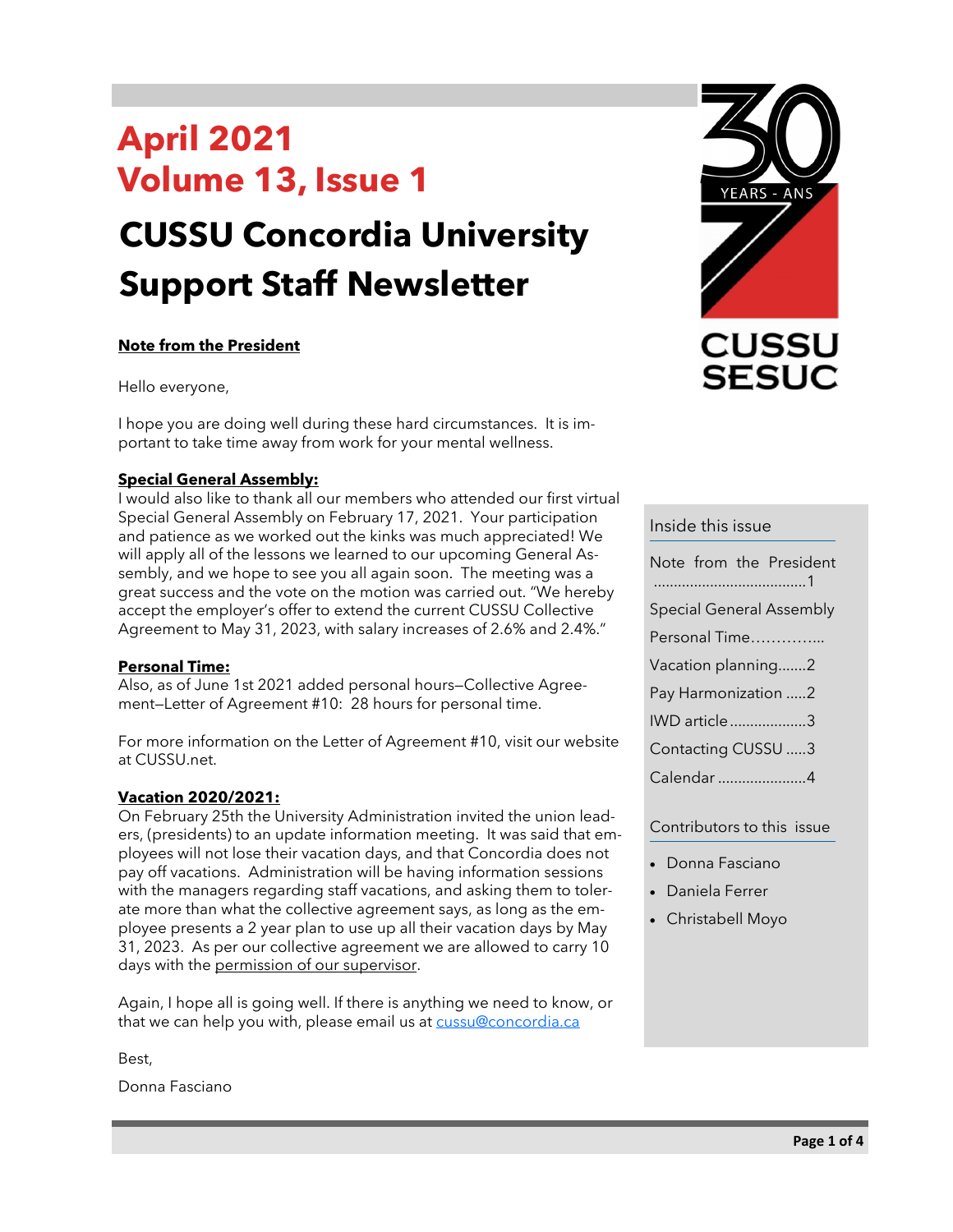## **Tax Time!**

It's that time of the year again, are you ready? For your income taxes, you can go to [Sun Life website](https://www.sunnet.sunlife.com/signin/mysunlife/home.wca) and login to your account to access your health, dental and vision claim summary. The employer has until the end of February to send your Relevé 1 and T4. You can also access these forms in your MyConcordia Portal under employee services-tax slips 2020.

# **Pay Harmonization — Deadline April 30, 2021**

The university is changing their pay system from current to arrears. There were 3 information sessions to the Concordia community. The employees are offered several options to chose from. If you do not return the form, the university will use the following as a default option:

**Default Option**: Concordia will recover the transition pay when the employee leaves or retires from the University. This is the *default* option for employees if they do not inform the University that they elect to choose one of the following alternatives.

.

Complete the form and indicate your selected recovery option and return to Human Resources at: [HRSharedServices.payroll@concordia.ca](mailto:HRSharedServices.payroll@concordia.ca) by April 30, 2021.

#### **Optional Option not on form: Use vacation days**

This option was not included in the email you received because it is not available to everyone. Meaning if you do not have enough days to exchange for this option.

At the information sessions and in the FAQ's it says that employees who have at least 10 days in their vacation banks to carry over, can indeed use these days for the recovery of the transition pay.

You would contact HR Shared Services who will provide you with a form that includes this option. You will also need to ensure that your manager confirms that you have the necessary vacation days and you will cc your manager on the request..

# **Vacation Planning—Article 27**

27.12 a) The employee who wishes to schedule her/his annual vacation must inform her/his immediate supervisor of the chosen vacation period no later than May 1st of each year.

- b) The immediate supervisor plans vacation within his department according to the seniority of employees having indicated their chosen vacation period and service requirements. This plan is posted on May 15th.
- c) The employee whose vacation period is not established prior to May 15th or who wishes to modify her/his vacation period may not choose a period already chosen by another employee regardless of seniority, unless service requirements so allow.
- d) After May 15th, subject to the provisions of paragraph c), vacation is granted in the order in which the requests are made to the immediate supervisor. However, when more than one request is presented to the immediate supervisor on the same day and for the same dates, seniority will prevail when service requirements so allow.



**CUSSU** 

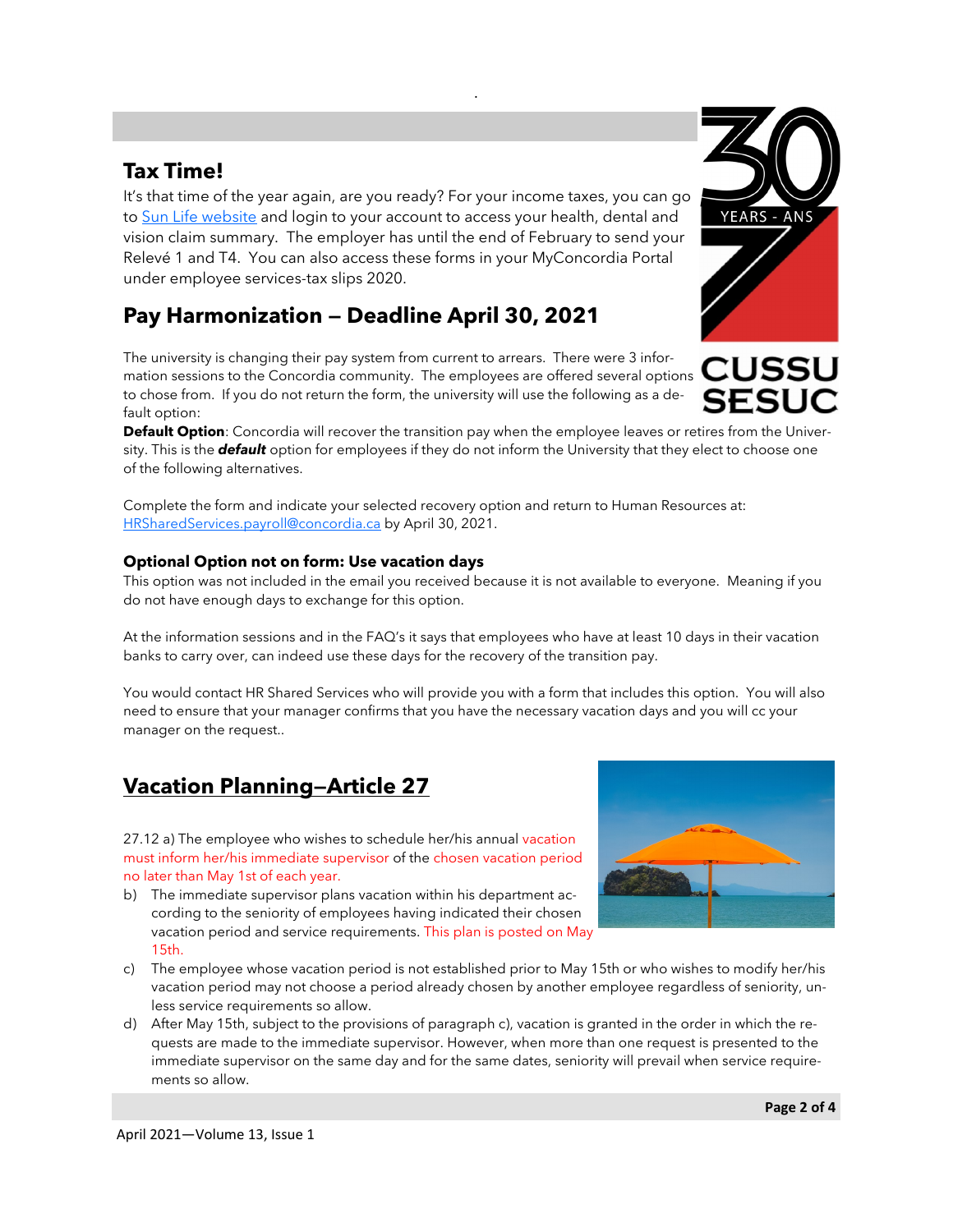# **International Women's Day — COVID-19 Edition**

As VP Women's Issues, Christabell Moyo attended **The Canada's Feminist Response and Recovery Summit** on March 8 and 9, 2021, where discussions were held on the gendered impacts of Covid-19, how COVID has disproportionately impacted minority groups (Black & other racialized women, LGBTQ2, women with disabilities, Indigenous women and immigrant women, women in rural and remote Canada, etc.), the role of feminist leaders and movements, the sustainability of the women's movement, women in the care economy, women in the economy in general, gender based violence, and actions for advancing gender equality.

.

Although people across the world have suffered job losses, food scarcity, and housing instability due to the impact of COVID-19, women have been disproportionately represented; for example, women make up 39 percent of global employment but account for 54 percent of overall job losses<sup>1</sup>. This is largely due to the imbalanced amount of work between men and women on unpaid care, domestic work, and childcare.

In order to recover from this pandemic in a feminist manner, we must take a real assessment of the job losses suffered by women, and make a place for them to return to the workforce. We must also invest in basic science, restructure public health to account for the disproportionate impact pandemics have on women, get women involved in the International Community, and challenge the powerful systems and injustices currently in place.

For further reading, please see the following resources:

[UN Policy Brief: The Impact of COVID](https://www.unwomen.org/-/media/headquarters/attachments/sections/library/publications/2020/policy-brief-the-impact-of-covid-19-on-women-en.pdf?la=en&vs=1406)-19 on Women COVID-[19 and gender equality: Countering the regressive effects](https://www.mckinsey.com/featured-insights/future-of-work/covid-19-and-gender-equality-countering-the-regressive-effects) COVID-[19 | Gendered Impacts of the Pandemic | How to Help](https://canadianwomen.org/covid-19/)



**CUSSU SESU** 



Women on average spend

4.1 hours/day on unpaid care and

domestic work, compared to 1.7 hours/day

for men

# **Contacting CUSSU**

If you need to contact the CUSSU office for any reason please send an e-mail to [cussu@concordia.ca.](mailto:cussu@concordia.ca) This is especially important when making notes regarding future collective agreements and grievances. It is far easier to categorize and archive e-mails which can quickly be recalled when needed for a meeting or negotiation.

1. https://www.mckinsey.com/featured-insights/future-of-work/covid-19-and-gender-equality-countering-the-regressive-effects#